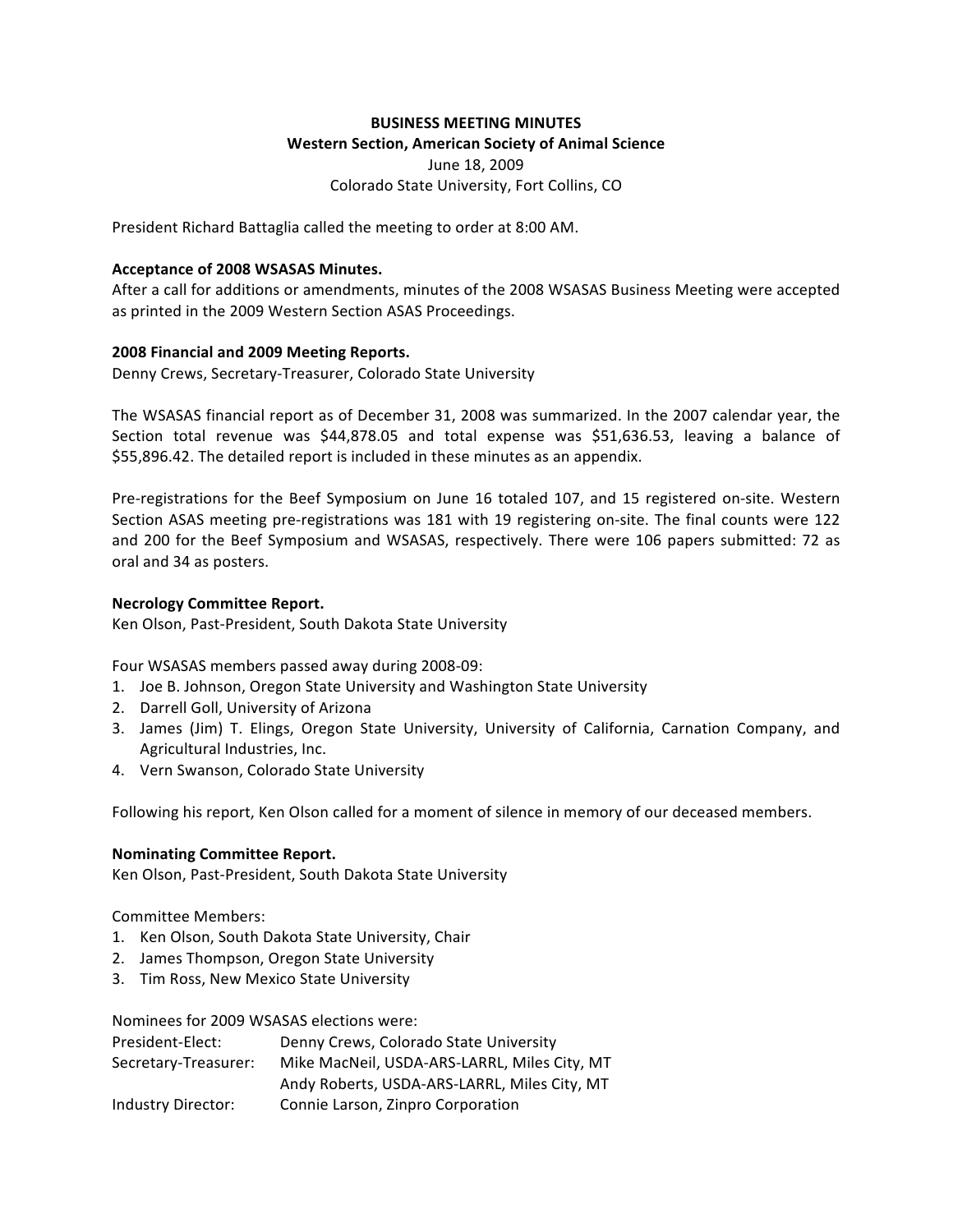#### Tim Bodine, Performix Nutrition Systems

| Election results were: |                                              |
|------------------------|----------------------------------------------|
| President-Elect:       | Denny Crews, Colorado State University       |
| Secretary-Treasurer:   | Andy Roberts, USDA-ARS-LARRL, Miles City, MT |
| Industry Director:     | Connie Larson, Zinpro Corporation            |

Ken Olson congratulated the new members of the Executive Committee and thanked all those who were willing to be nominees.

#### **Extension Symposium Committee Report.**

Jim Sprinkle, University of Arizona

Committee Members:

- 1. Jim Sprinkle, University of Arizona, Chair
- 2. Ben Bruce, University of Nevada Reno
- 3. Rodney Kott, Montana State University
- 4. Cory Parsons, Oregon State University
- 5. Benton Glaze, University of Idaho
- 6. Scott Lake, University of Wyoming

On February 25, 2009, the Extension Committee was notified about the leadership structure of the committee. Prior to this time, the committee information was not properly linked on the ASAS Website and no communication was received from ASAS leadership. Given the late date at which we were informed as to the status of the committee chair, we decided it was impractical to expect speakers to have an abstract ready for the proceedings. Furthermore, it was improbable that the speakers we would choose would be able to complete a proceedings paper in the two or three weeks that would be available to them by the time speakers were finalized. After discussion, we informed the WSASAS Executive Committee that we would not require proceedings papers from speakers in our Extension Symposium and they supported our decision. We did decide that we would make any PowerPoint presentations that were given available on the WSASAS Website following the meeting. Dr. Denny Crews offered to assist us in having these presentations posted.

In 2008, the Extension Symposium was based somewhat on *Animal ID*. For the year before, the topic was *Disseminating information to the beef industry through the Extension Service.* In 2006, the topic was *Collaboration*.

As a committee, we decided that we wanted to have a topic theme rather than just opening it up to members. Given the current budget crisis that is present for most states, Dr. Benton Glaze suggested a topic related to how our institutions are coping with funding Extension. The committee decided that this was a good idea and that we would host a symposium on "Creative Funding for Extension Programming". In particular, we were interested in partnerships that have enabled our Extension colleagues to continue delivering Extension programming. After several emails to flesh out some thoughts, a conference call was convened on April 3, 2009 and the following agenda was finalized.

> **Extension Symposium Creative Funding for Extension Programming Wednesday, June 17, 2009: 1:15 to 4:20**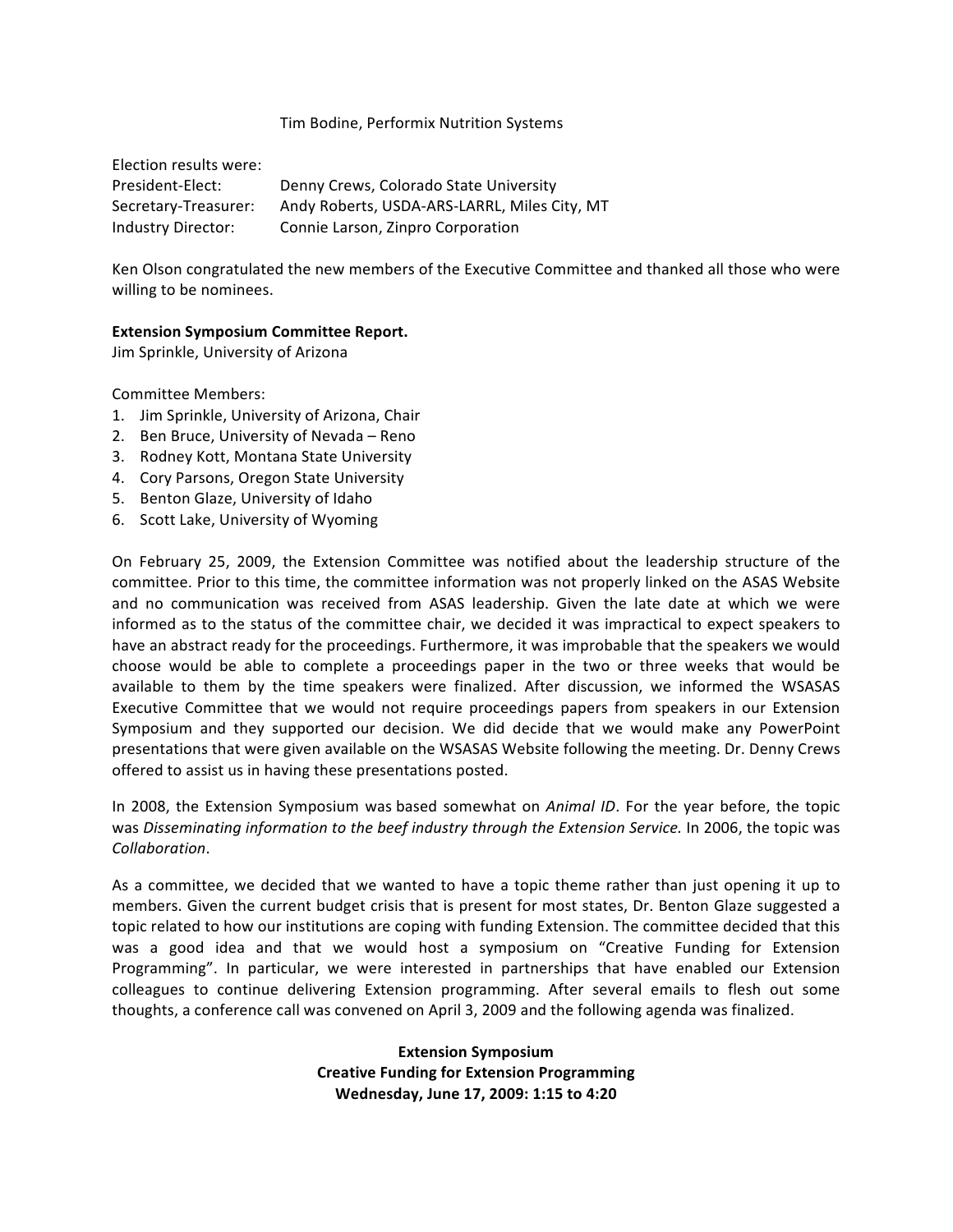## **Colorado State University**

| $1:15 - 1:20$ | Welcome & Introductions                                                                                                                                 |
|---------------|---------------------------------------------------------------------------------------------------------------------------------------------------------|
|               | Dr. Jim Sprinkle, Chair, Western Section, ASAS Extension Committee                                                                                      |
|               | <b>Federal &amp; State Funding Opportunities</b>                                                                                                        |
| $1:20 - 1:40$ | How Can Cooperative Extension Continue Our Mission in the Midst of the Current<br><b>Funding Climate?</b>                                               |
|               | Dr. Deborah Young, Director of Extension, Colorado State University                                                                                     |
| $1:40 - 2:10$ | Funding Opportunities for Multi-State Extension Programming                                                                                             |
|               | Dr. Pete Burfening, National Program Leader, Competitive Programs, Cooperative State<br>Research, Education, and Extension Service, Washington D. C.    |
|               | <b>National Funding Opportunities to Accomplish Mutual Educational Goals</b>                                                                            |
| 2:10 - 2:40   | Partnering with Extension to Deliver Producer Education<br>Dr. Tom Field, NCBA Director of Producer Education, National Cattlemen's Beef<br>Association |
|               | Partnering with Allied Industries, Professional Societies, and Agencies to Deliver Programming                                                          |
| 2:40 - 2:55   | Oregon State University Annual Beef Cattleman's Workshop<br>Dr. Tim DelCurto & Mr. Cory Parsons, Oregon State University                                |
| $2:55 - 3:15$ | <b>BREAK</b>                                                                                                                                            |
| $3:15 - 3:30$ | <b>Targeted Grazing</b><br>Dr. Rodney Kott and Dr. Lisa Surber, Montana State University                                                                |
| $3:30 - 3:45$ | Reading the Range<br>Dr. Jim Sprinkle, University of Arizona                                                                                            |
| $3:45 - 4:00$ | Wyoming Master Cattleman Program<br>Mr. Bridger Feuz, University of Wyoming                                                                             |

#### **Panel Discussion**

4:00 - 4:20 Questions from Audience *Dr. Benton Glaze, University of Idaho, Moderator*

#### **Beef Symposium Committee Report.**

Steve Paisley, University of Wyoming (Proxy report given)

Committee Members:

- 1. Steve Paisley, University of Wyoming, Chair
- 2. Shawn Archibeque, Colorado State University
- 3. Tim Delcurto, Oregon State University
- 4. Rachel Endicott, Montana State University
- 5. John Hall, University of Idaho

Steve Paisley was selected to replace Tom Field as Chair of the Beef Symposium Committee when Dr. Field moved from Colorado State University to the position of Director of Producer Education with the National Cattlemen's Beef Association.

Summary: Based on an initial conference call on March 20, the committee chose to develop a program focusing on two major concerns in the beef industry: 1) Nutrient/emissions issues, and 2) Animal wellbeing. Further refinement led to developing a morning program focusing on animal well-being topics, with the afternoon session focusing on nutrient/emissions issues.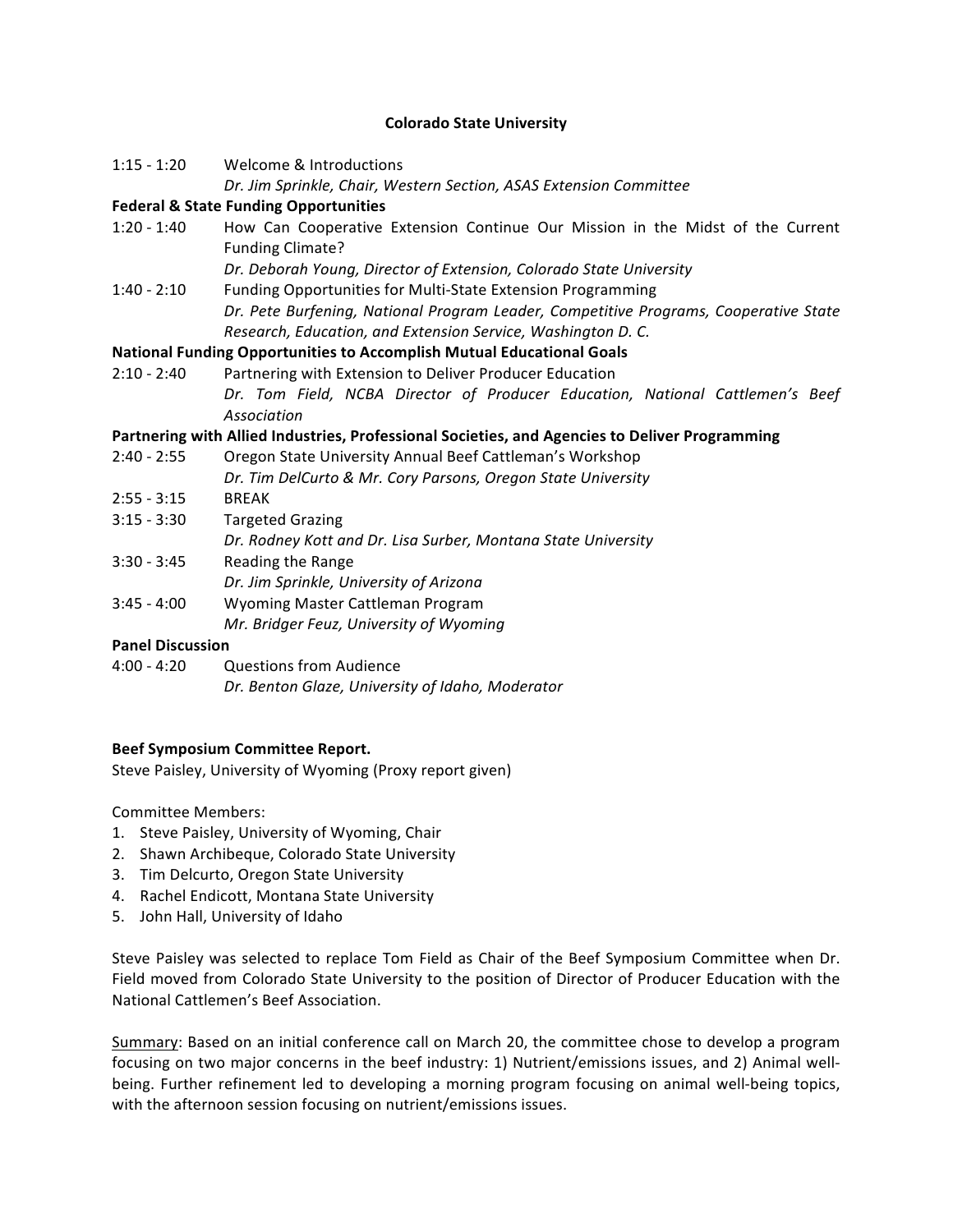In response to Mr. Avery's request for an honorarium, conference calls and email exchange focused on whether WSASAS was willing to pay honorariums to the level the Beef Symposium budget would allow. Subsequent requests to industry contacts for Symposium support were unsuccessful except for \$100 from Ranch-Way Feeds by Jack Settlemire. A follow-up phone call with Dennis Avery resulted in a reduction in honorarium fees plus travel expenses.

Topics that need additional discussion may include:

- a) What is the consensus of the group concerning honoraria
- b) The Beef Symposium is self-sufficient, but depends heavily on ASAS contributions of \$3,000
- c) Better established emphasis on industry support of the Beef Symposium may help
- d) Several requests for making CD or DVD of presentations after the meetings

# Agenda, June 16:

| 8:45 AM   | <b>Bill Wailes</b>                                                          | Welcome                                                                |  |
|-----------|-----------------------------------------------------------------------------|------------------------------------------------------------------------|--|
| 9:00 AM   | <b>Steve Paisley</b>                                                        | <b>Introductions</b>                                                   |  |
| $9:15$ AM | Ivan Steinke                                                                | Animal welfare: Finding solutions in all circumstances                 |  |
| 10:00 AM  | Tom Field                                                                   | Raising beef in a first world country: science, media and politics     |  |
| 10:45 AM  | Break                                                                       |                                                                        |  |
| 11:00 AM  | Temple Grandin What I see as public relations concerns about animal welfare |                                                                        |  |
| 11:45 AM  | Lunch (on your own)                                                         |                                                                        |  |
| $1:15$ PM | Andy Cole                                                                   | Recent and upcoming rules related to air quality and cattle operations |  |
| $2:00$ PM | <b>Terry Mader</b>                                                          | Carbon credits and how they apply to the cattle industry               |  |
| 2:45 PM   | Break                                                                       |                                                                        |  |
| $3:00$ PM | Wade Small                                                                  | Beef marketing and cattle management that emphasizes animal welfare    |  |
| $3:45$ PM | Dennis Avery                                                                | Current issues concerning animal agriculture and the environment       |  |

# **Academic Quadrathlon Committee Report.**

Dan Rule, University of Wyoming

Committee Members:

- 1. Dan Rule, University of Wyoming, Chair
- 2. Sergio Soto-Navarez, New Mexico State University
- 3. Shawn Archibeque, Colorado State University
- 4. Brett Bowman, Montana State University
- 5. Jim Lamb, BYU Idaho
- 6. Matt Kennedy, Oregon State University

The 2009 Western Section ASAS regional Academic Quadrathlon was held on April 17 and 18 on the Southern Utah University campus. This year's event was hosted by Dr. Chad Gasser, Assistant Professor of Animal Science and the Department of Agricultural and Nutritional Sciences, Southern Utah University. Many thanks go out to Dr. Gasser and his assistants, both members of the farm staff and faculty of Agricultural and Nutritional Sciences for their hours of hard work and planning to put this event together for the Western Section contest. There were six teams participating: New Mexico State University (Dr. Sergio A. Soto-Navarro, advisor); Colorado State University (Drs. Shawn Archibeque and Hyanchul Han, advisors); University of Wyoming (Dr. Dan Rule, advisor); Utah State University (Dr. Brett Bowman, advisor); BYU-Idaho (Dr. Jim Lamb, advisor); and Oregon State University (Mr. Matt Kennedy, Advisor). Results were as follows: Oral Presentation winner was Oregon State University; Written Exam winner was Colorado State University; Laboratory Practicum winner was Oregon State University; Quiz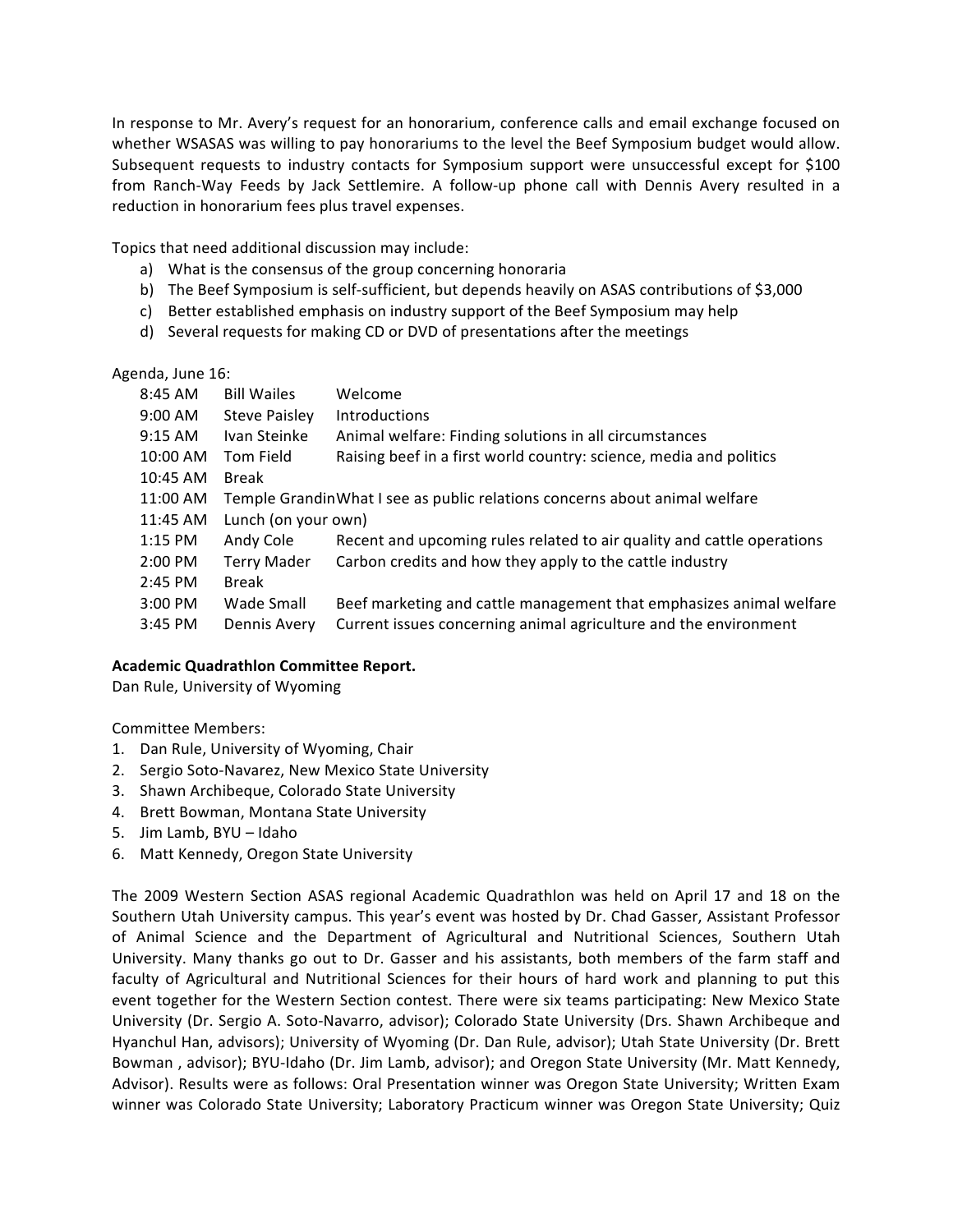Bowl winner was Colorado State University; and the Overall winner was Oregon State University. For each event's winner the school was awarded a recognition plaque, and for the overall winning team, each member was awarded a championship buckle from Montana Silversmiths.

The 2010 WS Academic Quadrathlon location has not been determined.

### **Awards Committee Report.**

Gary Moss, President-Elect, University of Wyoming

Committee Members:

- 1. Gary Moss, University of Wyoming, Chair
- 2. Dave Bohnert, Oregon State University
- 3. Mike Tess, Montana State University
- 4. Min Du, University of Wyoming
- 5. Dale Zobell, Utah State University

## Distinguished Service Award

| Recipient: | Dr. Mike MacNeil, USDA-ARS-LARRL, Miles City, MT |
|------------|--------------------------------------------------|
| Sponsor:   | DSM Nutritional Products, Inc.                   |
|            | c/o Scot Williams and Yvonne Towns               |
|            | 45 Water View Blvd.                              |
|            | Parsippany, NJ 07054-1298                        |
| Nominator: | Dr. Sarah Northcutt, American Angus Association  |

### Distinguished Teaching Award

| Recipient: | Dr. Terry Engle, Colorado State University    |
|------------|-----------------------------------------------|
| Sponsor:   | Elanco Animal Health                          |
|            | c/o Dr. Todd Armstrong                        |
|            | 2001 W. Main Street                           |
|            | Greenfield, IN 46140                          |
| Nominator: | Dr. David Anderson, Colorado State University |

#### Extension Award

| Recipient: | Dr. James M. Thompson, Oregon State University |
|------------|------------------------------------------------|
| Sponsor:   | <b>Western Section ASAS</b>                    |
| Nominator: | Dr. James Males, Oregon State University       |

#### Young Scientist Award

| Recipient: | Dr. Joshua Bret Taylor, USDA-ARS, Dubois, ID |
|------------|----------------------------------------------|
| Sponsor:   | <b>Western Section ASAS</b>                  |
| Nominator: | Dr. Greg Lewis, USDA-ARS, Dubois, ID         |

Gary Moss and Richard Battaglia presented awards at the banquet on the evening of June 17. Gary Moss thanked all who submitted nominations and encouraged nominators to get to work early and nominate our deserving colleagues in 2010.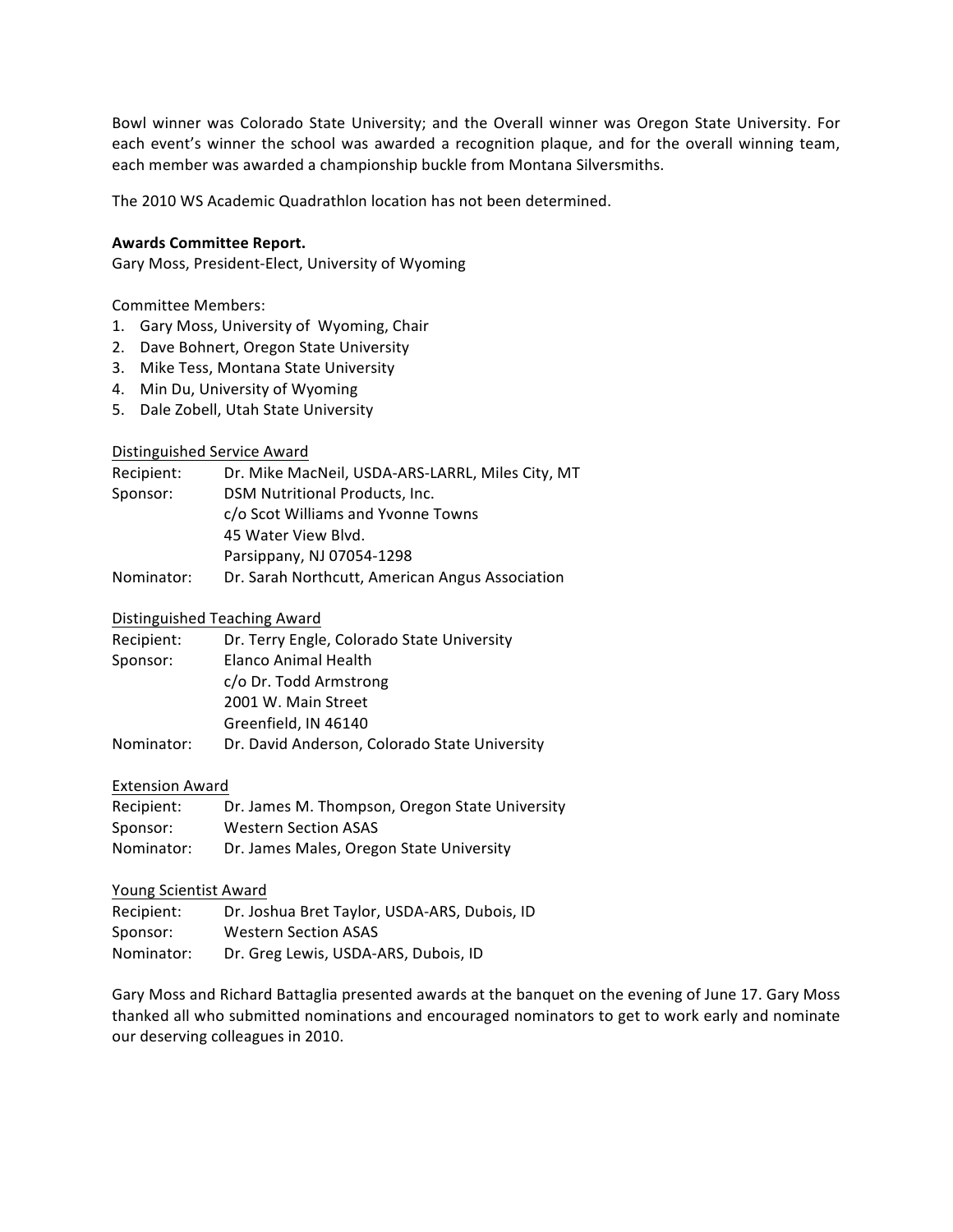# **Applied Paper Awards.**

Gary Tibbetts, Chair

The results of the Applied Paper Competition were presented at the banquet on June 17. Individual awards were:

## 3<sup>rd</sup> Place. D. M. Larson

Estrous synchronization increases early calving frequency, which enhances steer progeny value. D. M. Larson and R. L. Funston, *University of Nebraska, West Central Research and Extension Center, North Platte, NE*.

# 2<sup>nd</sup> Place. A. J. Roberts

Implications of going against the dogma or feed them to breed them. A. J. Roberts, E. E. Grings, M. D. MacNeil, R. C. Waterman, L. Alexander, and T. W. Geary. *USDA-ARS Fort Keogh Livestock and Range Research Laboratory, Miles City, MT*.

# $1<sup>st</sup>$  Place. J. T. Mulliniks

Increasing glucogenic precursors in range supplements improves reproductive efficiency and profitability in your postpartum range cows in years 2000 to 2007. J. T. Mulliniks<sup>1</sup>, S. H. Cox<sup>1</sup>, M. E. Kemp<sup>1</sup>, R. L. Endecott<sup>2</sup>, R. C. Waterman<sup>3</sup>, D. M. VanLeeuwen<sup>1</sup>, and M. K. Petersen<sup>3</sup>. <sup>1</sup>New Mexico State University, Las Cruces, NM; <sup>2</sup>Montana State University, Bozeman, MT; <sup>3</sup>USDA-ARS Fort Keogh Livestock and Range *Research Laboratory, Miles City, MT*.

## **Graduate Student Competition Committee Report.**

J. Bret Taylor, USDA-ARS, Dubois, ID

# Committee Members:

- 1. J. Bret Taylor, USDA-ARS, Dubois, ID, Chair
- 2. Lance Baumgard, University of Arizona
- 3. Darrin Boss, Montana State University
- 4. Kristi Cammack, University of Wyoming
- 5. Cory Parsons, Oregon State University
- 6. Milan Shipka, University of Alaska
- 7. Ken Walburger, University of Saskatchewan

Lance Baumgard, Milan Shipka, and Bret Taylor will complete their 3-year terms this year. The Committee nominates Glenn Duff (University of Arizona), Rachel Endecott (Montana State University), and Shanna Ivey (New Mexico State University) as replacement committee members for the 2010-2012 term. The Committee nominates Kristi Cammack (University of Wyoming) as committee Chair for 2010.

Competition. Fourteen abstracts were submitted to the GSPC Committee for consideration. Each abstract received 3 reviews. Committee members with conflicts of interest were identified. The majority of abstracts were scored "accept with revisions". One abstract was reassigned, per author's request, to Ruminant Nutrition, 1 abstract was withdrawn by the author, and 1 abstract was rejected. Of the 14 who submitted abstracts, 11 students submitted manuscripts to the GSPC Committee for review, and thus, were considered contestants. Competing students were C. M. McAllister from Colorado State University, J. L. Peterson and T. J. McDonald from Montana State University, L. E. Camacho and K. L. DeAtley from New Mexico State University, B. W. Neville from North Dakota State University, S. Wyffels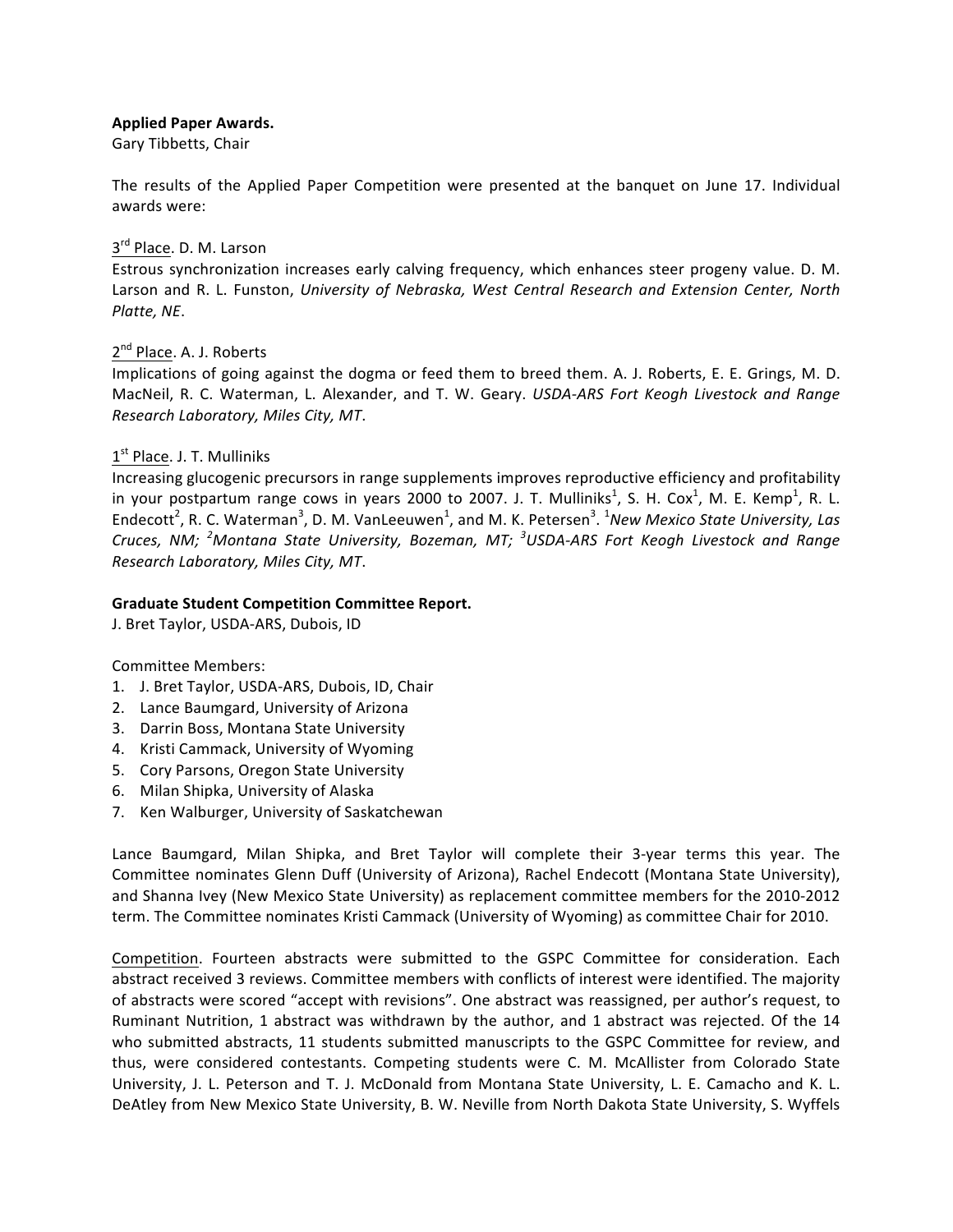from Oregon State University, J. L. Seale from Texas A&M University, R. R. Cockrum and P. Moriel from the University of Wyoming, and C. M. Williams from Utah State University. Montana State University, New Mexico State University and the University of Wyoming tied for institutions with the most competitors at 2 each.

Considerations. There was confusion among some advisors and authors about how the manuscripts should be prepared and if an Implications section is required. In an attempt to provide clarification, the GSPC Committee Chair sent an e-mail to each contestant on April 1 that described how to use and understand the instructions provided on the WSASAS website. Despite this effort 2 papers were submitted without an Implications section. The GSPC Committee will determine if the instructions to contestants, as posted on the WSASAS meeting website, are cumbersome, confusing, or misleading and make recommendations concerning this matter to the WSASAS Executive Committee on June 18.

According to the 2008 preliminary GSPC Committee report that was prepared by Amin Ahmadzadeh, the GSPC Committee made a recommendation to the Executive Committee to weight oral presentations greater than written when calculating final scores. As of June 14, the 2008 WSASAS Business Meeting minutes were not available on the WSASAS website, and thus, the Executive Committee decision could not be confirmed. Therefore, the GSPC Committee will weight oral and written scores equally when calculating the contestants' final scores unless directed otherwise. The minutes of the 2008 Business Meeting, as published in the 2009 Proceedings indicated that equal weight be assigned to oral and written presentations. In addition, it was recommended that the chair of the graduate student competition should provide a brief description of the scoring process prior to announcing the competition individual winners.

Results. The results of the GSPC were tabulated and awards were presented at the banquet on June 17. Individual awards were:

# $3<sup>rd</sup>$  Place. J. L. Peterson, Montana State University.

Metabolic and physical effects of psyllium supplementation on Quarter Horses. J. L. Peterson, S. J. Moreaux, J. G. P. Bowman, J. Olsen, and J. Berardinelli, *Montana State University, Bozeman*.

# 2<sup>nd</sup> Place. P. Moriel, University of Wyoming.

Camelina meal and crude glycerin as feed supplements for developing replacement beef heifers. P. Moriel, P. Price, V. Niyagihugu, and B. Hess, University of Wyoming, Laramie.

# $1<sup>st</sup>$  Place. C. M. McAllister, Colorado State University.

Genetic parameters for intramuscular fat percentage, marbling score, scrotal circumference and heifer pregnancy in Red Angus cattle. C. M. McAllister, S. E. Speidel, B. W. Brigham, D. H. Crews, Jr., and R. M. Enns, *Colorado State University*, Fort Collins.

Institutional Award. The institutional award for the highest average score with 2 or more contestants was presented to the University of Wyoming by Connie Larson from Zinpro Corporation. WSASAS expresses it's gratitude to Zinpro and Connie Larson for their continued support of the Graduate Student Competition and the Institutional Award.

# Advisory and Coordinating Committee Report.

Mike Salisbury, Angelo State University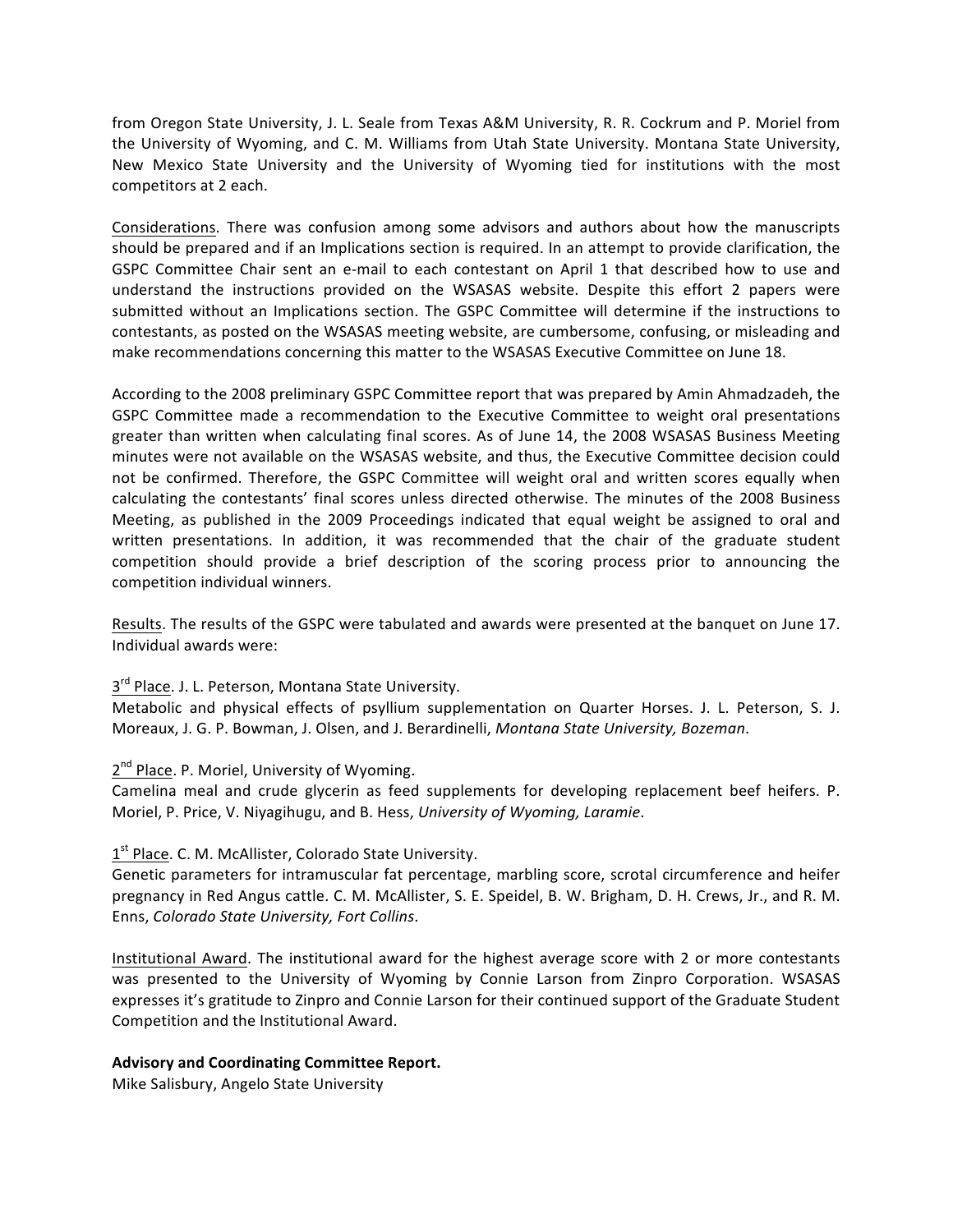Committee Members:

- 1. Mike Salisbury, Angelo State University, Chair
- 2. Shanna Ivey, New Mexico State University
- 3. Glenn Duff, University of Arizona
- 4. Paul Ludden, University of Wyoming
- 5. Jan Bowman, Montana State University
- 6. C. Mueller, Oregon State University
- 7. Mark Enns, Colorado State University
- 8. James Carpenter, University of Hawaii
- 9. Andy Roberts, USDA-ARS-LARRL, Miles City, MT
- 10. Jason Ahola, University of Idaho
- 11. J. Bret Taylor, USDA-ARS, Dubois, ID
- 12. B. J. May, Angelo State University

For the 2008 WSASAS meeting the committee was charged with two items to make recommendation on. These two items are outlined in the minutes from the 2008 Executive Committee meeting as items 3 and 4. They are listed below.

3. Policy for publishing symposium papers.

The A&C Committee will be working on recommendations for a draft policy statement that allows invited symposium speakers to publish symposium papers. Items to be considered include publication format (proceedings papers versus peer reviewed electronic JAS papers) and page charges.

4. Strategic plan.

The A&C Committee will review the national ASAS strategic plan and will provide recommendations as to how WSASAS fits that plan.

# The Committee's Comments and Recommendations

# *Policy for publishing symposium papers*.

It is recommended that symposium papers should have the opportunity to be published with the WSASAS covering the expense of publication, but it should be noted that this could get expensive and might warrant applying a length limit to papers that are invited to be submitted for publication. However, the avenue to getting these symposia papers published is an area of much debate. The consensus of the committee is to allow an option for publication as either a proceedings paper or a JAS symposium publication. The place for publication should be determined by the symposium committee based on scientific merit of the paper because many of them are less scientific than others and would not be appropriate for publication in JAS resulting in rejection of the manuscript. In either publication, they should be peer reviewed prior to publication to preserve the merit of the publication. Additionally, most speakers would not be able to have a paper prepared by the deadline for publication in WSASAS proceedings as most symposia presentations evolve shortly before they are presented and often should include information resulting from questions and discussion during the presentation. Therefore, if chosen to be published in JAS, the speakers would submit for normal publication, but if they are chosen to be published in WSASAS proceedings, they would need to be written and reviewed for publication in the following year's proceedings or the symposium program should be set at an earlier date so that the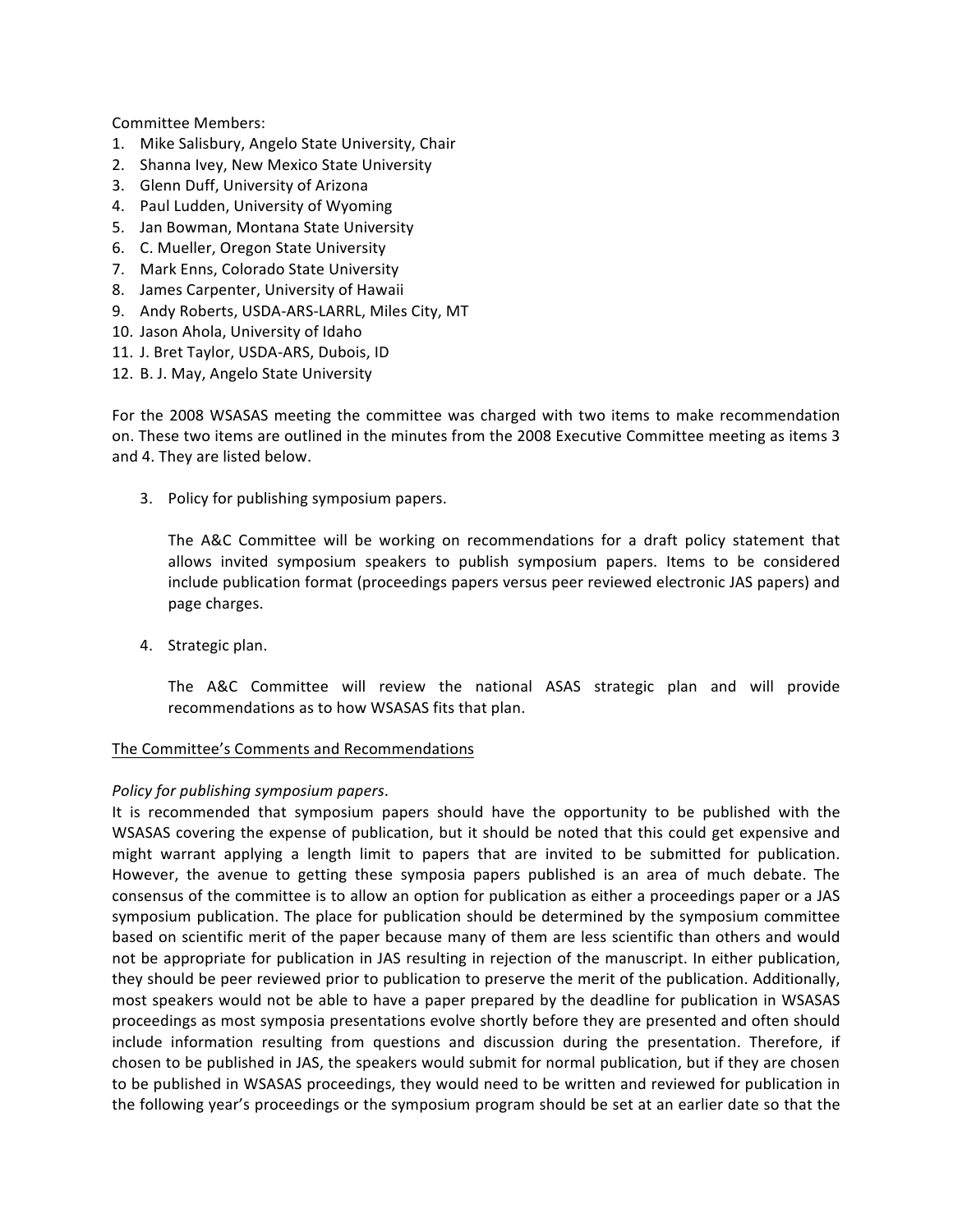invited speakers (if chosen to submit a paper) would have adequate time to prepare a manuscript for publication in the current proceedings publication. In either venue, the quality of papers should be maintained by review and by choice of papers to invite for publication. Ultimately, the symposium committee would be responsible for determining the papers to be invited for publication, the review process and to make sure funding is secured for page charges. A list of responsibilities the Symposium Committee must take on are:

- 1. Determine each year if invited papers will be solicited
- 2. Determine publication venue for each paper
- 3. Make arrangements with the selected publication entity
- 4. Establish number of invitations and determine publication charges
- 5. Notify WSASAS President and/or Executive Committee of decisions
- 6. Make contact and invite authors to submit papers
- 7. Ensure papers are written and submitted in a timely manner
- 8. Serve as liaison between author and publication entity

## *Strategic plan*.

In general, the committee feels WSASAS does a relatively good job in fitting most of the Strategic Directions set forward by ASAS. Yet, the committee also feels we can do more in several areas. The areas identified for improvement in the various Strategic Directions are:

#2 ASAS will market and make known to the larger public its value, knowledge and contributions as the leading comprehensive scientific information resource in the field of animal sciences. Have host site do a better job publicizing the annual meetings and symposia, and increase awareness of the symposium to other interested parties since it is being presented as a Webinar and could reach more people across the country. Additionally, we should work toward getting the WSASAS proceedings published on the main JAS website and not just the WSASAS website.

#3 ASAS will expand the numbers and diversity of its membership by actively recruiting, welcoming, and providing services that attract and engage all professionals who work with domesticated animals or animals in managed settings. We fit into this area quite well, but could increase participation by the Equine professionals by possibly adding scientific sessions focused on Equine Science. This would not only broaden our scientific areas, but would increase attendance and participation.

#4 ASAS will invest in its current and future members and leaders by providing professional and leadership development opportunities and by creating new structures and venues that better engage, represent, and meet diverse member needs and interests. WSASAS does a good job of this by continuing to keep costs down by holding the annual meetings on campuses rather than convention centers. However, to continue to maintain and even increase attendance we need to focus on location to keep it centrally located and have adequate travel options to the meetings.

#5 ASAS will develop and invest in cutting-edge communications technology and infrastructure that can effectively and efficiently facilitate scientific information exchange, dissemination, and networking to ASAS members and other interested audiences around the globe. We are currently working toward this with the Beef Symposium presented as a Webinar, but we should continue to increase this type of method for disseminating information.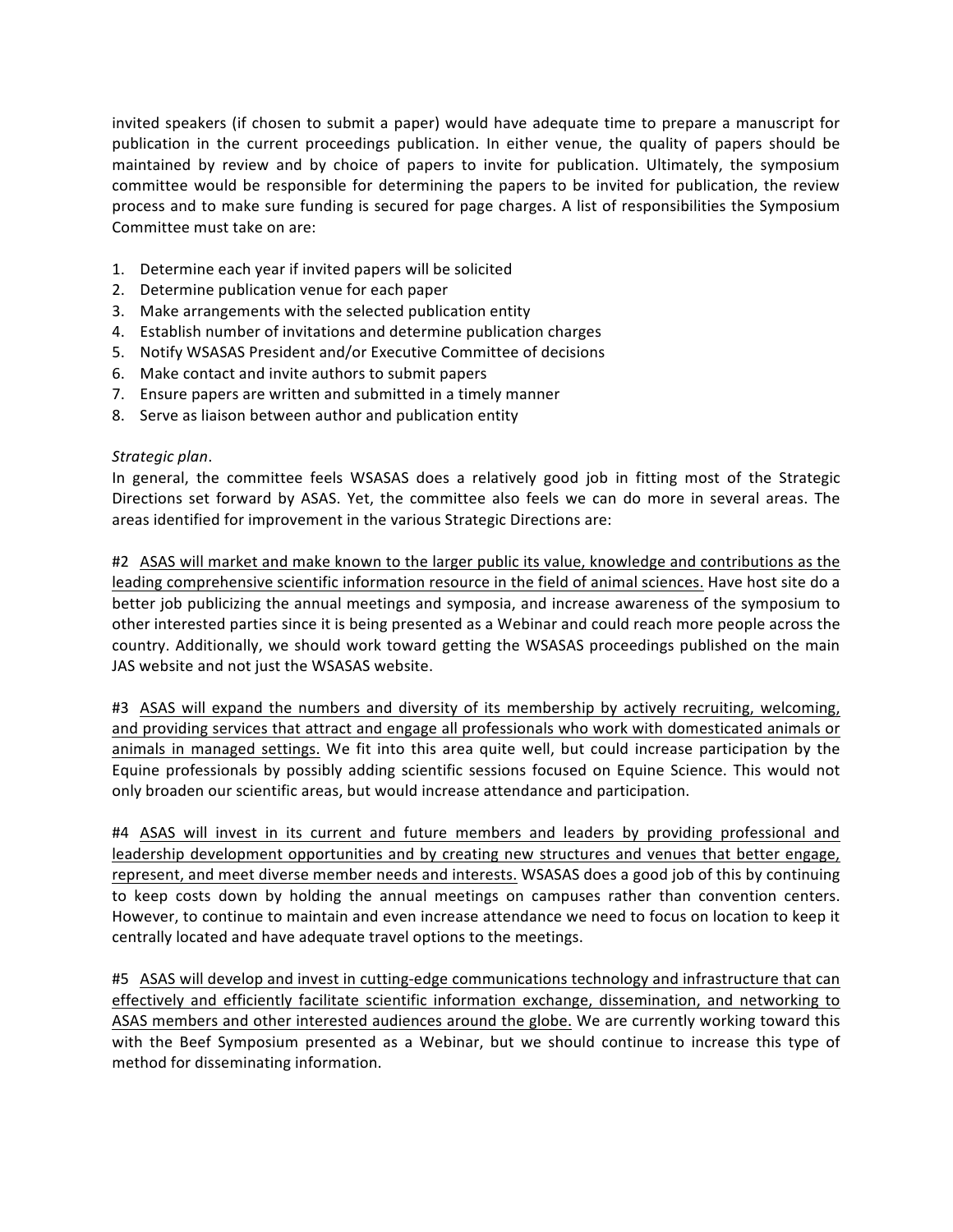#6 ASAS will partner and cooperate with other scientific societies, organizations, and government agencies to sponsor multi-disciplinary educational forums, symposia, and activities that address and problem-solve critical and timely issues in the animal sciences. WSASAS members have several ties to other meeting groups that could be partnered with our annual meetings and should be looked in to. Yes caution should be used when partnering with too much if we plan to continue to have the annual WSASAS meeting on campuses and keep the cost of the meetings down. Once we begin to partner with too many, our meeting location options change and price tends to increase.

#7 ASAS and the ASAS Foundation will work to insure that the society continues to be a vital, healthy, and financially sound, and growing organization that can raise the needed resources to implement this strategic plan and remain accountable to its members and their diverse needs. WSASAS does one of the best jobs of any section by continuing to focus on graduate students and the graduate student competition session. The can always continue to increase and may possibly be divided into two sections of M.S. level students and Ph.D. level students to possibly increase the interest by more M.S. students.

An additional committee recommendation for the Executive Committee would be to have committee assignments determined earlier and establish someone within the Advising and Coordinating Committee to serve as a contact person for suggestions to improve our annual meeting and compile these for the A&C Committee prior to the annual meeting so any recommendations can be conveyed to the Executive Committee prior to the annual meeting. This would allow improvements to our meetings to be made earlier rather than later and maybe even before the next meeting. Unfortunately, many suggestions and/or complaints are made in conversation after the meeting and are forgotten before the next meeting and thus never get expressed. We are not suggesting that there are changes that need to be made, but if there is a more accessible avenue of making suggestions, we might make more improvements to our section and annual meetings.

#### **Report from the ASAS President.**

Robert Wettemann, ASAS President Meghan Wulster-Radcliffe, ASAS Executive Director

Dr. Robert Wettemann, ASAS President, and Dr. Meghan Wulster-Radcliffe, ASAS Executive Director, reported on activities and plans of the American Society of Animal Science at the national level. They reminded everyone of the upcoming Joint Annual Meetings in Montreal, Quebec.

#### **Transfer of the Gavel.**

Richard Battaglia transferred the WSASAS Presidency to Gary Moss and Past-President Battaglia was presented with the Presidential plaque.

The 2009 Western Section Business Meeting was adjourned by President Moss at 9 AM.